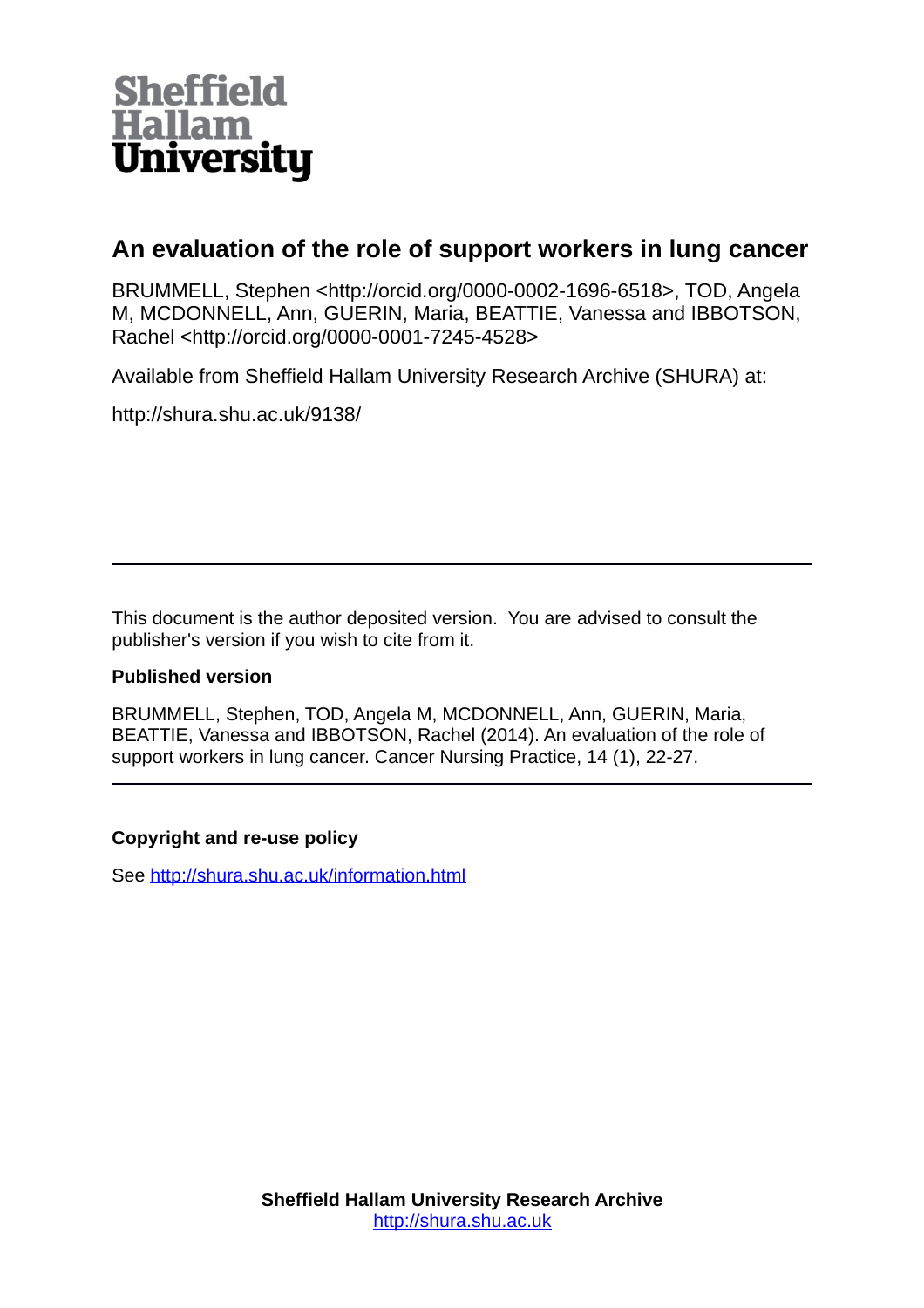# Emerging roles in lung cancer care: an exploration of the work of unregistered practitioners.

# Abstract

Background: Despite the evolution of support roles in other areas of nursing practice, the use of unregistered practitioners like Support Workers (SW) to support the lung cancer nurse specialist (LCNS) is new. No evaluations of such roles exist.

Aim: To evaluate how SWs are being implemented in the UK to support LCNSs.

Methods: A mixed methods study using a survey and qualitative interviews.

Analysis: Survey responses were coded and analysed using SPSS; followed by qualitative thematic analysis of the interviews.

Findings: The findings indicate that when appropriately planned and resourced, SW roles can have a significant impact on practice and service delivery, enhance the work of the LCNS and impact positively on patient experience. SWs create opportunities for service improvement initiatives that would not otherwise be feasible.

Conclusion: This study highlights the importance of planning and training to ensure the success of SW roles.

# Introduction

This paper presents findings from a mixed method evaluation of clinical support roles to explore their impact on the work of lung cancer nurse specialists (LCNS) and the organisation of care. The LCNS is an essential member of the multidisciplinary team (MDT) and a main care provider throughout the cancer journey for patients with lung cancer (UK Lung Cancer Coalition (UKLCC) 2012; Edwards 2011). Consistent access to a LCNS within the MDT is now an explicit expectation (National Institute for Health and Clinical Excellence (NICE) 2012). In addition, the UKLCC specifies standards for MDT working, many of which are reliant on the intervention and expertise of LCNSs (UKLCC 2012).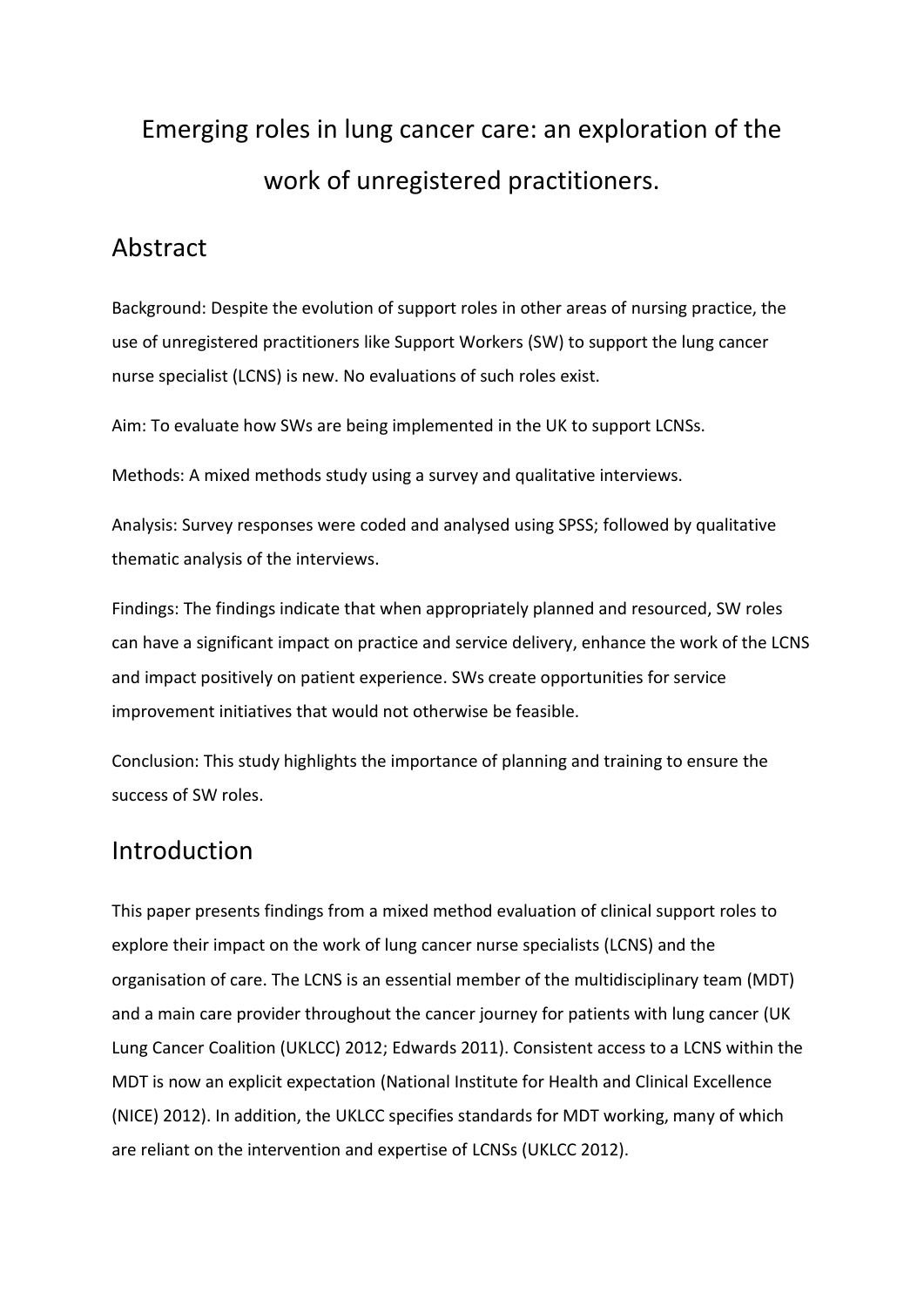# Background

Every year in the UK more than thirty thousand people lose their lives to lung cancer, accounting for 35,184 deaths in 2011 and lung cancer remains the leading cause of cancer deaths in the UK (Ryan et al 2008; Cancer Research UK 2013). Following a diagnosis of lung cancer, around 30% of patients survive for three years but fewer than 10% survive beyond five years (Roy Castle Lung Cancer Foundation (RCLCF) and National Lung Cancer Forum for Nurses (NLCFN) 2013). However, the awareness of signs and symptoms remains low and over 60% of patients are diagnosed at a stage where the goal of treatment shifts towards palliation rather than cure (RCLCF/NLCFN 2013). Consistent specialist support and advice is therefore a prerequisite as care needs and treatment options are complex.

### Increasing workload and variation in access to the LCNS

Previous reviews of LCNSs indicated that as much as 12% of LCNS work was purely administrative and that variations exist across the UK in terms of their caseload, role within the MDT and how patient access differs across geographical area (Leary et al 2008; RCLCF/NLCFN 2013; Leary et al 2014). LCNS workloads do not compare favourably with CNS roles in other cancer types/sites. For example breast cancer nurse specialists have an annual new patient caseload of 79, compared to an average of 122 for LCNSs (UKLCC 2012). Macmillan, working with the DH and NHS Improvement on the National Cancer Survivorship Initiative (NCSI) identified that many survivors reported unmet needs for information and support, especially in the post treatment period (DH et al 2010); a particularly vulnerable time (UKLCC 2012). An overstretched LCNS workforce can lead to inequity of access and inconsistent support (Leary et al 2008; McPhelim et al 2009; RCLCF/NLCFN 2013). A recent study identified that workload pressures mean that some LCNSs are increasingly reliant on unpaid overtime to conduct essential work, resulting in them having to leave work undone (Leary et al 2014).

#### Substitution roles

The changing landscape of cancer care and escalating workloads require new roles, reshaping the traditional boundaries of registered practitioners. The NCSI and Frontier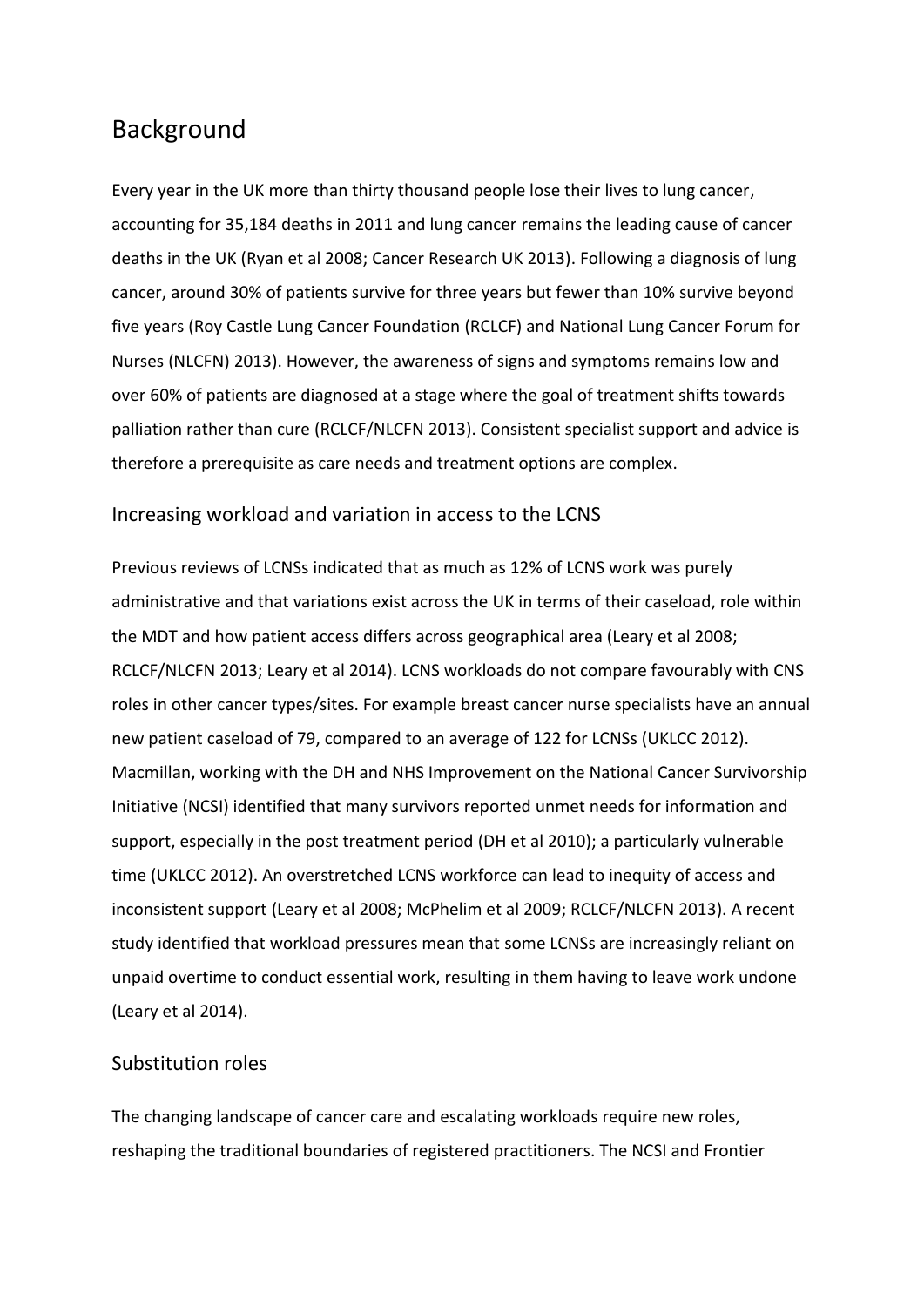Health determined a shortfall in the current cancer workforce, highlighting the need for cancer support roles (Frontier Health 2010; DH et al 2010). They further suggest that unregistered practitioners may be able to deliver up to 33% of cancer care if new models are developed. It is envisaged in the Macmillan Cancer Workforce Development Strategy 2010-15 that a Band 4 support role could act as a first point of contact and coordinate care (Macmillan Cancer Support 2011a). Core responsibilities for this type of SW role have been identified, providing a single point of access to help people navigate the health and social care system (Macmillan Cancer Support 2011b).

Remodelling clinical teams is essential as current approaches are unsustainable. It is against this backdrop that support roles are now emerging alongside LCNSs; however the boundaries of these new roles have not yet been defined and require clarification (Thurgate et al 2010). This study aims to identify emerging roles that support the LCNS, to reveal their main responsibilities and training needs. We aim to generate knowledge and understanding of the impact of SWs on the work of the LCNS, the MDT and implications for service delivery.

# Design

This mixed methods study was undertaken in two stages, an electronic survey and in-depth interviews. The study was a collaborative initiative between Sheffield Hallam University and the NLCFN. University Ethical Committee approval was obtained.

#### Stage one: An electronic survey

Aims: To map the prevalence and type of unregistered roles that have emerged to support LCNSs.

Method: An electronic survey.

Sample: 198 NHS lung cancer sites were identified through the NLCFN. Contact was initiated by the NLCFN and the survey circulated to the Forum's members (n=250) who worked within those sites.

Data collection/Analysis: A questionnaire was developed with reference to related literature and expert opinion from the NLCFN. The tool was piloted with selected LCNSs (n=6). The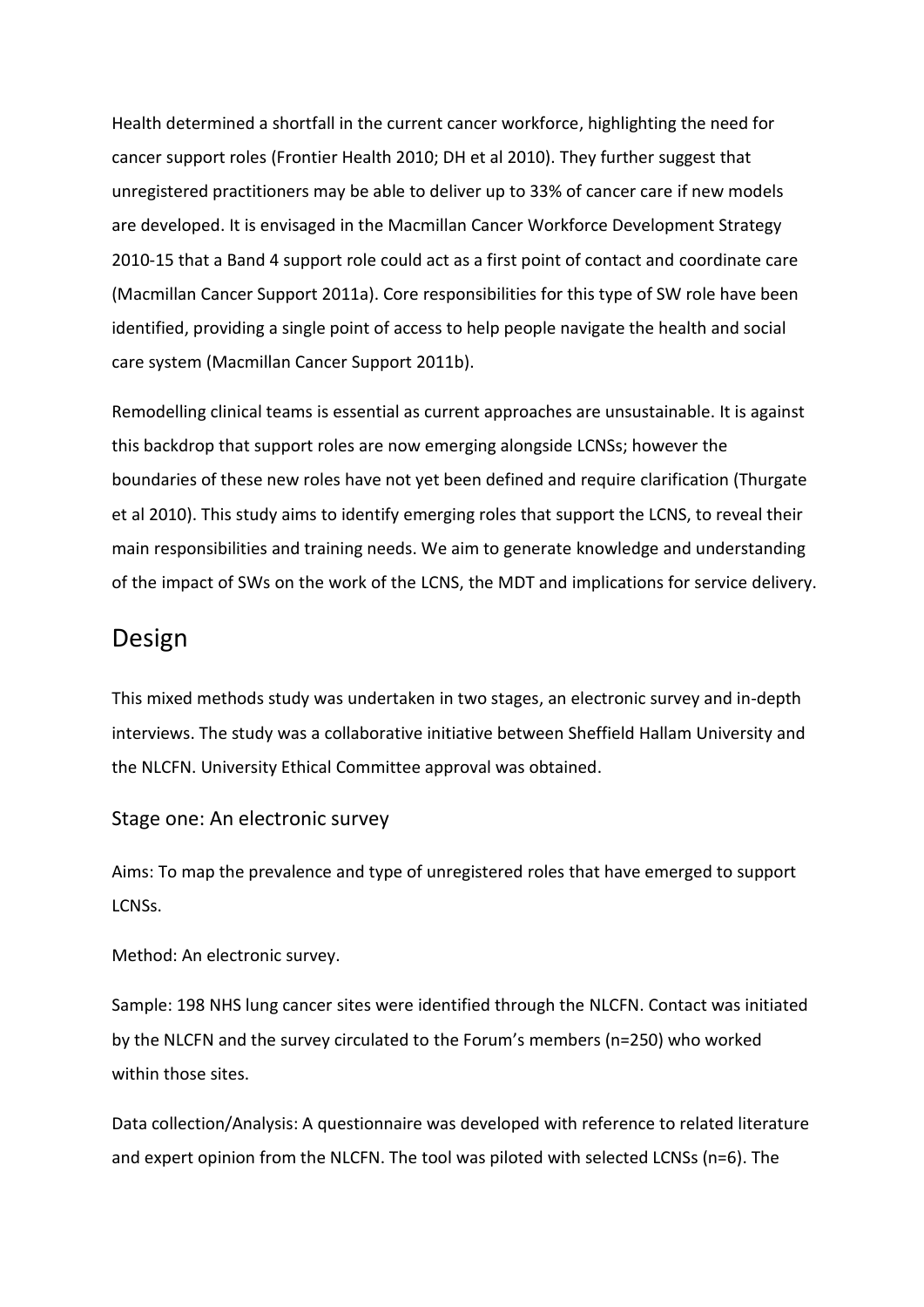final questionnaire was circulated by email between July-September 2013. An information sheet was provided and involvement was entirely voluntary. Evidence based strategies were employed to increase response rates including three further reminders (Edwards et al 2008). An anonymised data set was produced using membership numbers on returned questionnaires. Descriptive analysis of the coded responses was undertaken using SPSS; free text responses were examined to identify recurrent issues.

#### Stage two: Interviews

Aim: To explore the impact of clinical SW roles on the work of the LCNS and how this may affect the MDT and service delivery.

Method: Semi-structured interviews by telephone.

Sample: A purposive sample of LCNSs who were supported by a SW with a clinical role were selected (n=7).

Data collection/Analysis: Consent for interview was requested within the survey and an information sheet provided to those who agreed. Interviews were digitally recorded and transcribed ad verbatim. A topic guide aided consistency and was informed by relevant literature and emerging findings from the survey. Framework Analysis was used involving a systematic process of sifting, charting and sorting material according to key themes (Ritchie and Spencer 1994). Drawing on a priori issues, a provisional thematic framework was constructed based around three principal themes: preparation and training; tasks and roles and impact. Additional mapping identified subthemes, their constituent categories and facilitated interpretation. The veracity of this thematic framework was tested through independent analysis of a sample of transcripts and wider analytic discussion with members of the research team.

Integrated findings from both stages of the study are presented here.

# Findings

As only minor amendments to the questionnaire were made following the pilot, these pilot data were also included in the analysis. 65/250 questionnaires were returned (response rate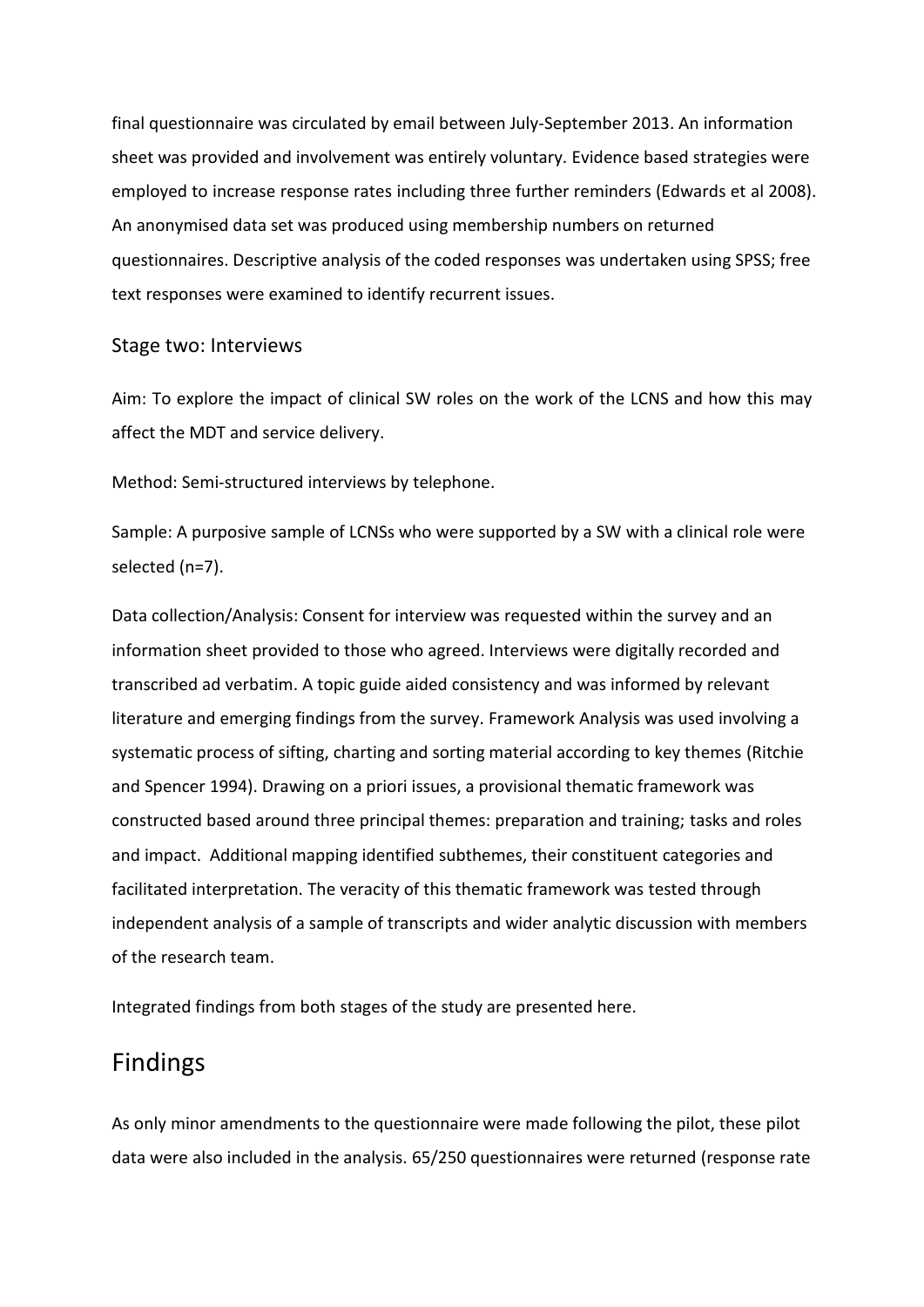26%). As all respondents did not work with a SW, the numbers of responses and percentages quoted vary accordingly. Survey data, exploring all types of SW roles, are elaborated using interview data that focuses on the role of the clinical SW.

Roles undertaken by SWs and workload management

31% (20/65) LCNSs indicated they worked with a SW and 31 different SW roles were identified, which are summarised in figure 1.





Of the 31 SW roles identified, the majority had an administrative (84%: 26/31) and/or MDT Co-ordinator (42%: 13/31) rather than a clinical function. Only 16% (5/31) worked in a clinical capacity despite the ratio of patients to LCNSs being high (for interviewees a mean average was 153:1). Interviewees identified increasing workload as the main reasons for employing SWs and that tasks such as administration and paperwork could be delegated. A non-clinical role did therefore appreciably reduce this burden on the LCNS. However, persistent increases in workload were further exacerbated by increasing referral rates from improved diagnostic techniques and public health campaigns, such as persistent cough of over three weeks. Current cancer targets also fast-tracked patients with suspicious symptoms or chest X-ray to be seen within two weeks. Additional delegation by the LCNS of routine tasks involving patient contact was identified as a means to address these demands.

### Clinical SW job titles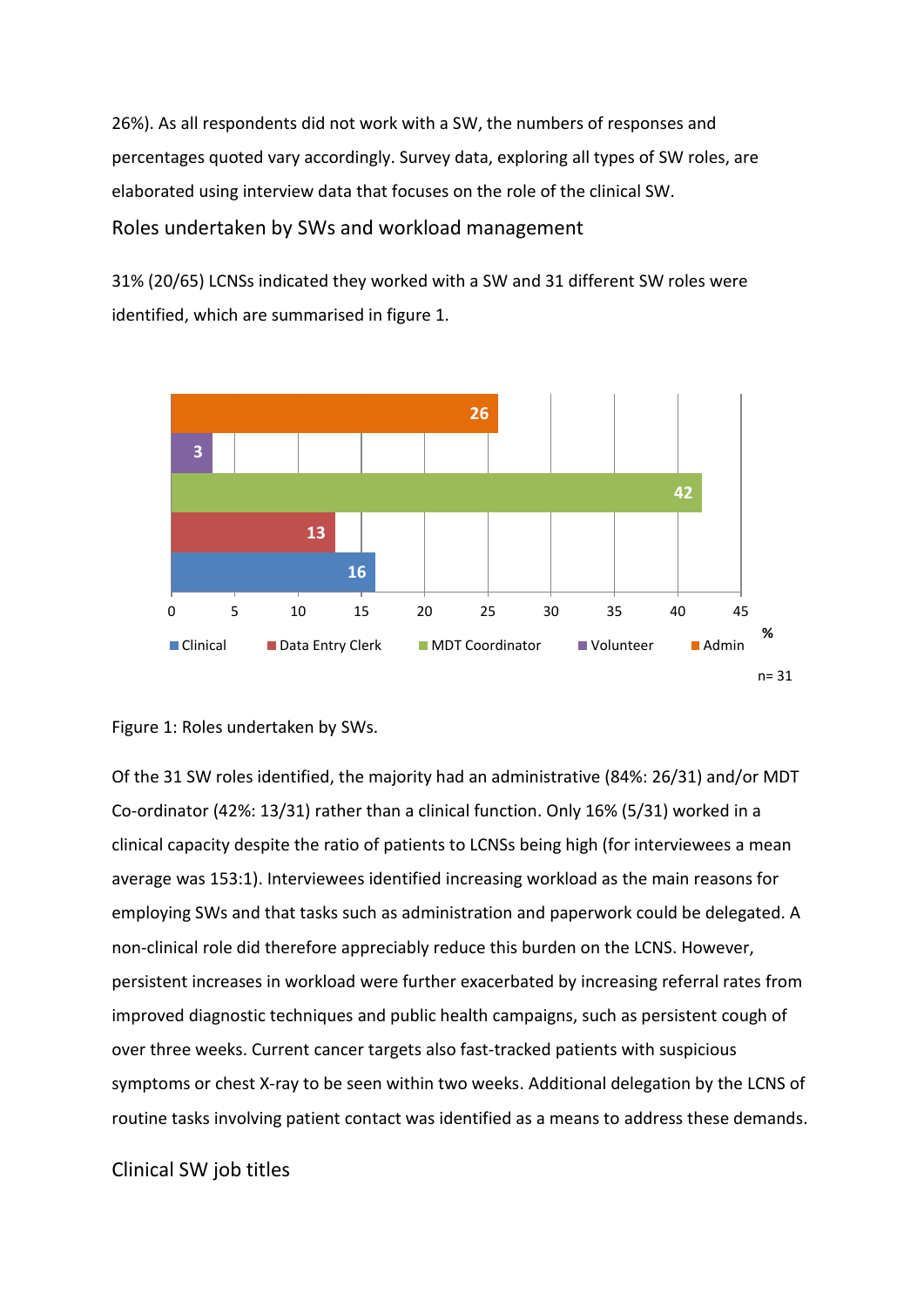There was considerable variation in the job titles used for SWs with a clinical role; these are illustrated in the job titles related to the LCNSs who were interviewed. (Table one).

#### Table 1. Interviewees

| Interview number | Interviewee  | Relevant SW Job title    |
|------------------|--------------|--------------------------|
|                  | <b>LCNS</b>  | Volunteer (This was a    |
|                  |              | non-clinical role)       |
|                  | <b>LCNS</b>  | Health support worker    |
| 3 and 5          | <b>LCNSs</b> | Lung cancer clinical     |
|                  |              | support worker           |
| 4                | <b>LCNS</b>  | Support worker           |
| 6                | <b>LCNS</b>  | Lung cancer care         |
|                  |              | coordinator              |
|                  | <b>LCNS</b>  | Patient care coordinator |

For clarity, in the remainder of this article the title of SW is used as an umbrella term to identify any unregistered practitioner undertaking delegated duties that directly support the LCNS whereas the clinical SW has a role also involving patient contact.

### Funding and salary scales

The survey identified that 90% (28/31) of SW posts identified were funded by local Trusts and that 83% (26/31) of these were permanent. However when obtaining funding for the clinical SW post, the LCNSs interviewed identified that the current financial constraints within the NHS were a significant hurdle. One strategy was to share the clinical SW role with other cancer teams, part time employment and flexible hours did offer a reasonable solution. An additional strategy was a skill mix review. Interviewee 7 described this as potentially challenging and not always something that nurse specialists considered favourably.

`At first we were quite horrified at the thought of losing a band 8 and some nursing hours, but when we thought about the care, it was absolutely the best thing ever we had done. We had a band 8 full-time, and we went to a band 7 three days, to allow for a full-time SW`. (Interview 7).

This approach offered greater flexibility to address changing workloads, but not reduce the availability of LCNSs.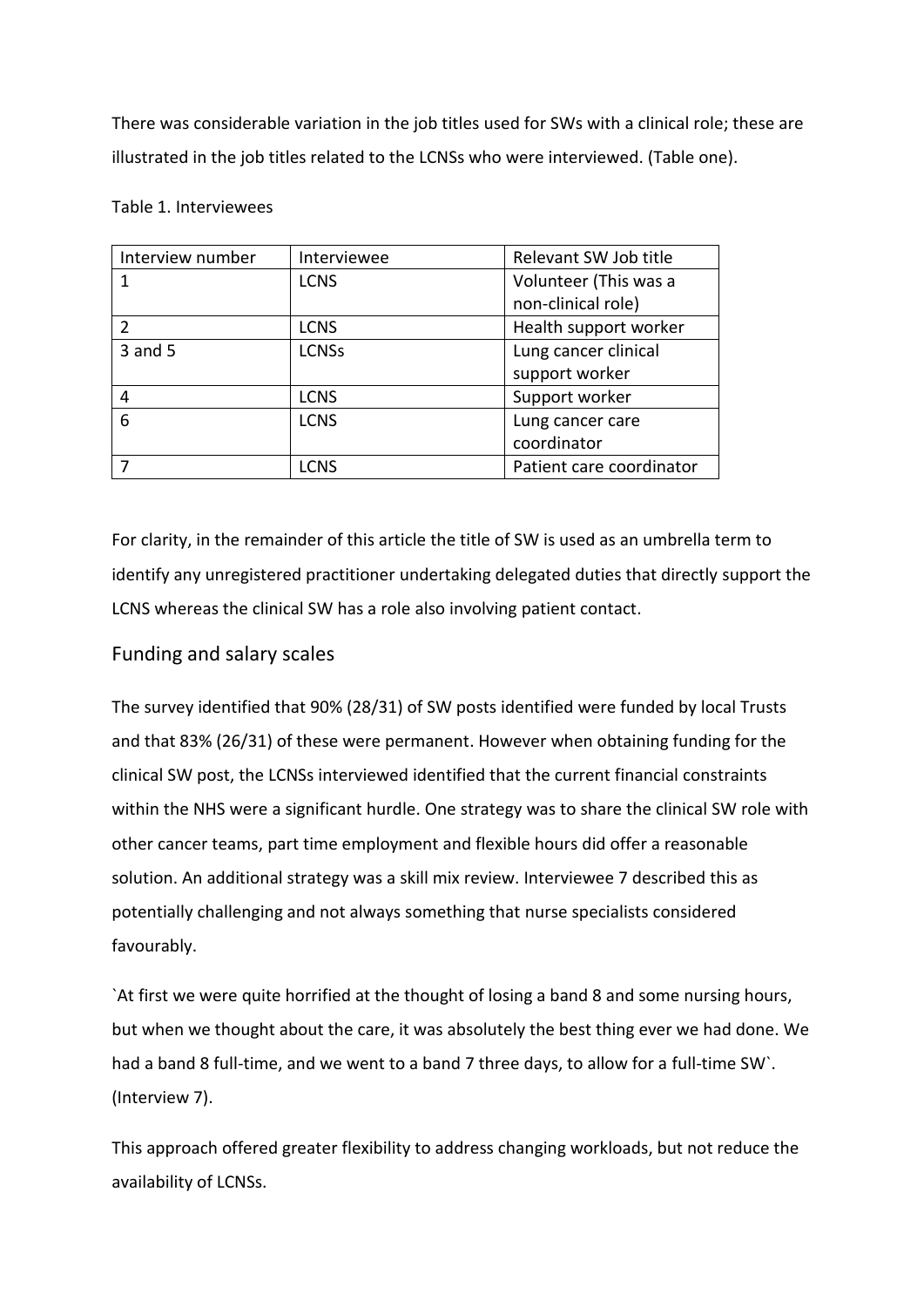Whilst management support was generally favourable, determining the appropriate salary scale for clinical SWs was more troublesome. Band 3 was often allocated to health care assistant roles; however one interviewee described how they had had to negotiate hard with managers to achieve what they considered a fairer banding, as their SW would be undertaking a range of clinical responsibilities.

`But we felt that the level they would be continually working at deserved it to be a higher band than what the healthcare assistants in general are. On the third appeal, myself and (LCNS) actually went to the appeal and explained exactly what the role would entail and that's when it was given a band 4`. (Interview 5).

### Preparation and training of the SW

The survey identified that in-service training was used for 68% (21/31) of all SW roles. The use of study days and leaning packages were identified as the most cost effective means of providing in-service training. Interviewees confirmed that this approach was used for each clinical SW and included mandatory skills, supported and shared by weekly teaching by the MDT, ensuring it was not a significant burden for the LCNS. They indicated that existing Information Technology (IT) and organisational skills were imperative and that as many administrative tasks required clinical know how, additional learning must include details of the lung cancer patient's investigative and treatment experiences.

#### Competencies and skills

Good interpersonal and fluent communications skills were identified as the most important skill for SWs by survey respondents, 100% (63/63). Other important skills identified were knowledge of cancer treatments, 68% (42/62); awareness of side effects, 67% (41/61); the ability to prioritise care, 77% (46/60) and ability to judge when to refer to others, 89% (54/61). (Figure 2).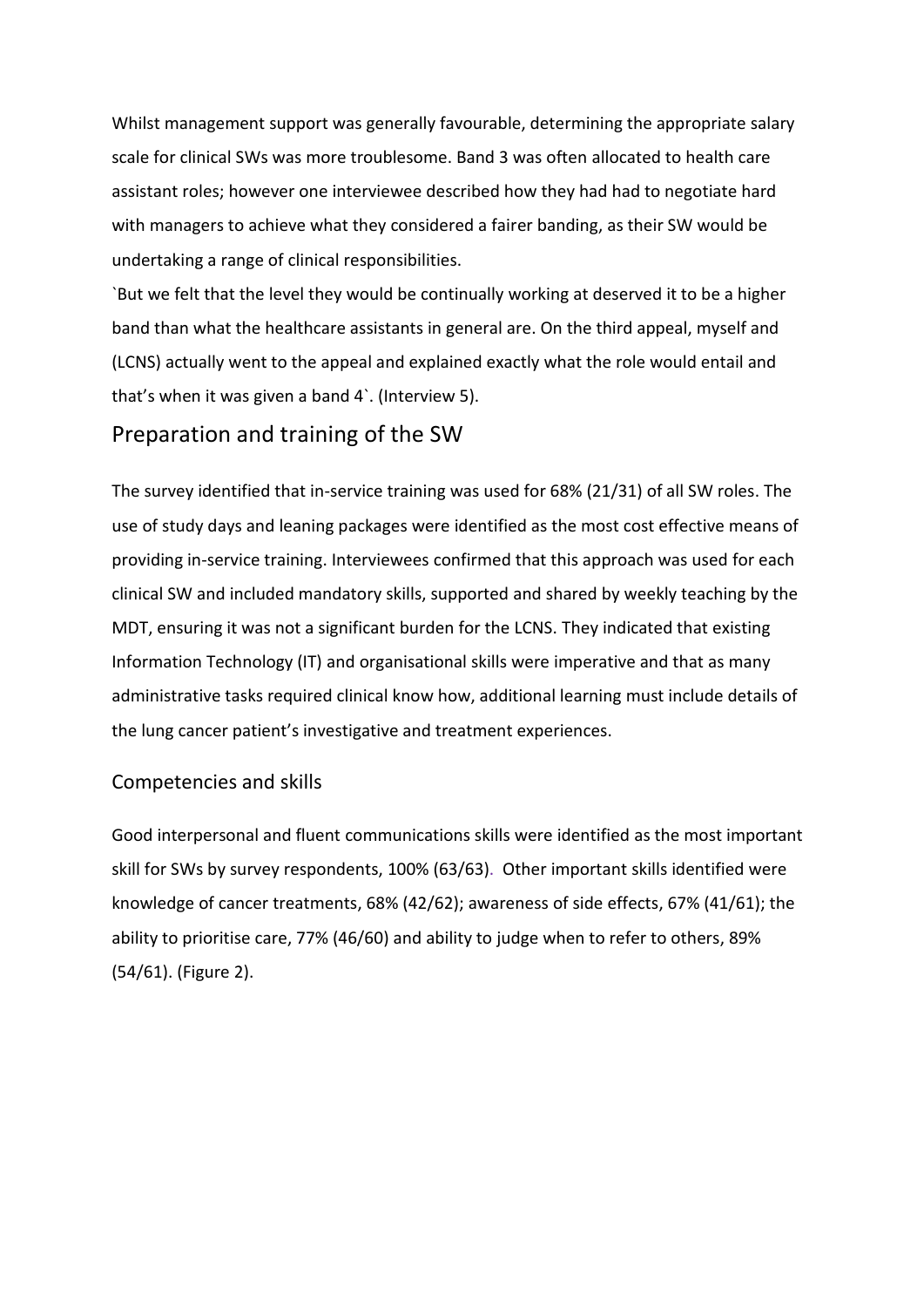Able to judge when to refer to others Able to prioritise care needs Awareness of side effects of treatments Knowledge of cancer treatments Good interpersonal/communication skills



#### Figure 2: Essential skills of the SW

Interviewees confirmed communication skills as central for the clinical SW, displaying compassion when dealing with patients and appropriate assertiveness with staff. They further highlighted the ability to interact with people in emotionally challenging situations when offering support to patients. This required an understanding the complexities of investigative and treatment regimes and knowing when and from whom to seek support; characteristics of a good team player. Determining the limits of accountability for the clinical SW was essential, working within their comfort zone and recognising when the more advanced skills of the LCNS were needed. Psychological support, decisions regarding medication, clinical advice and symptom management remained the preserve of the LCNS as problems that appeared to be clear cut often concealed more significant issues.

`Situations which seem quite perhaps straightforward on the surface are often very complex and complicated. Perhaps not just from sort of what's going on with the disease process and symptom management, but psychologically and emotionally`. (Interview 1).

Freeing the LCNS to practice these advanced skills required the clinical SW to take on a wider range of duties; the specific responsibilities of the clinical SW are now discussed.

### Tasks and roles

Assisting with patient communication and surveillance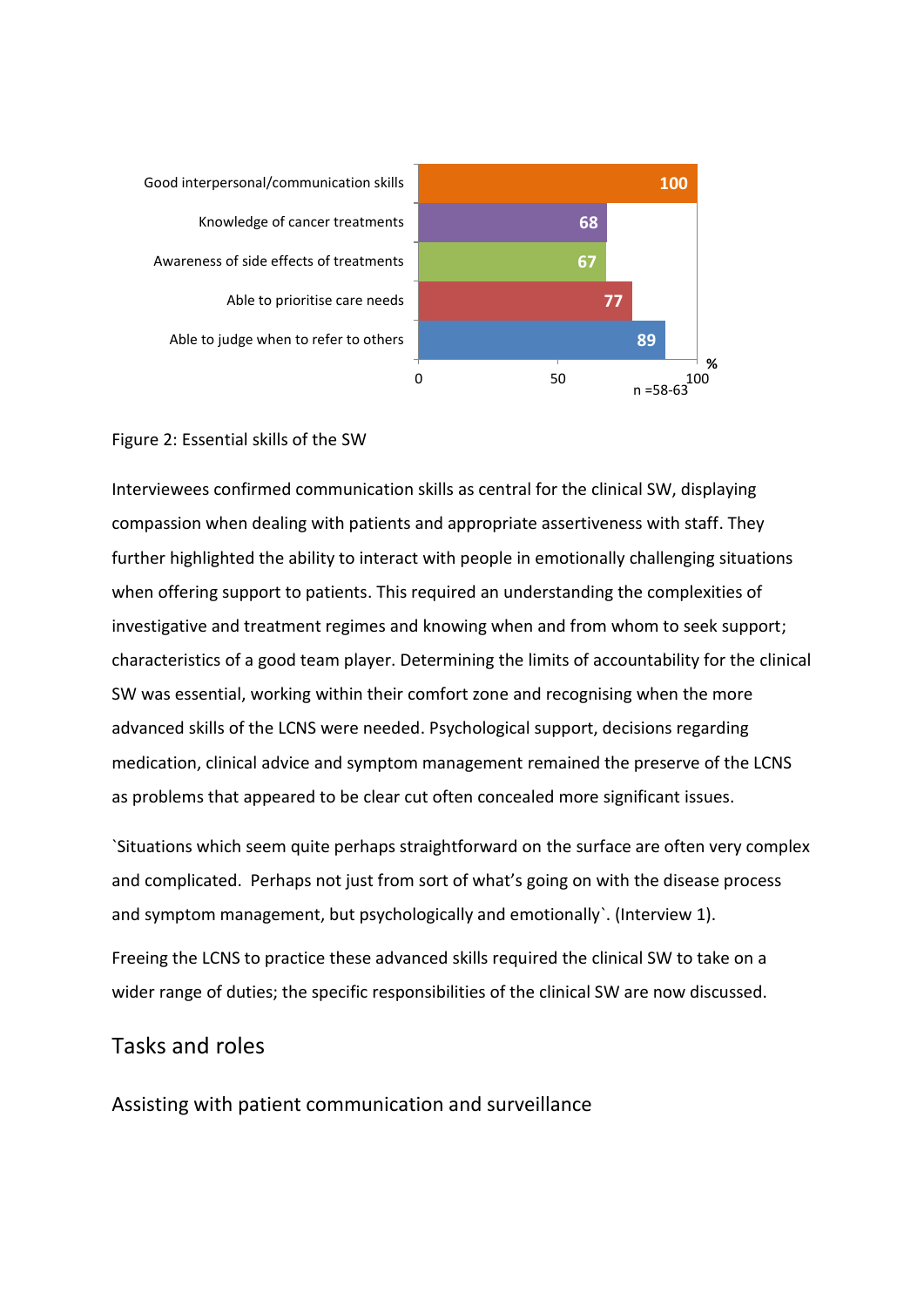Interviewees reported that prioritising and triaging telephone calls for the attention of the LCNS emerged as an essential task for clinical SWs. The ability to recognise and escalate complex cases ensured that the core skills of the LCNS could be utilised to the best advantage. The clinical SW dealt with many issues independently, referring patients to other members of the MDT, checking appointments, results and arranging transport. Most importantly, providing continuity of patient communication and facilitating timely responses to telephone calls whilst the LCNS was busy was particularly valued by patients.

### Patient tracking

Patient tracking activities of the clinical SW identified by interviewees included setting up data bases, checking referrals for scans, ensuring that investigations had been completed and monitoring the patient's progress through the pathway. The clinical SW identified patients recently discharged and initiated follow-up home visits by the LCNS, identified those patients at risk of breaching their care, communicated with the team and also acted as the hub for arranging MDT meetings.

## Impact of the SW

### Liberating professional expertise

80% (16/20) of survey respondents who worked with a SW agreed or strongly agreed that SWs reduce the pressure of work on the LCNS. (Figure 3).



Figure 3: Distribution by percentage: The SW reduces pressure of work on LCNS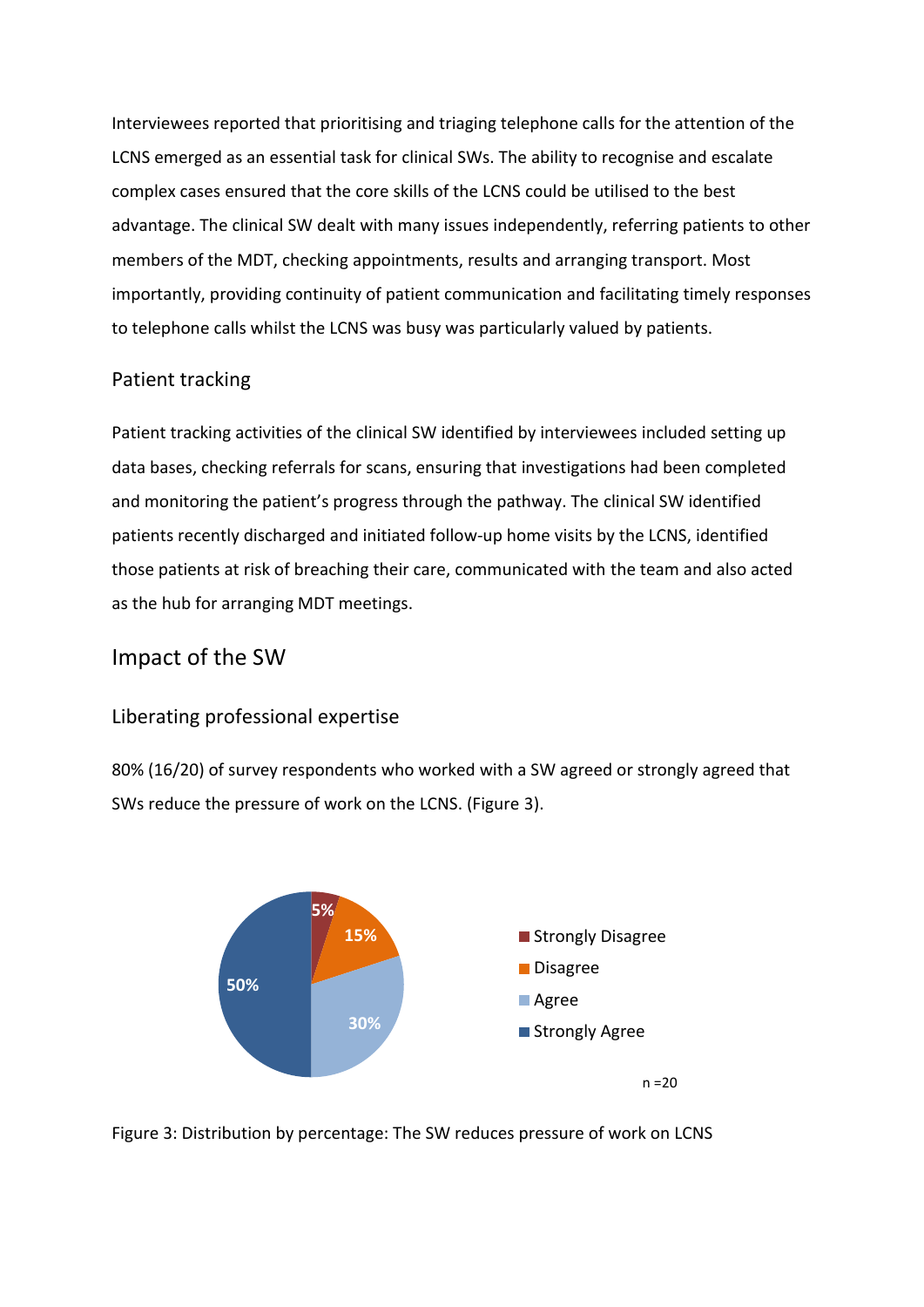Interviewees acknowledged that the main impact of the clinical SW was to free the LCNS from the pressure of day to day work, ameliorating the adverse effect of increasing workload. Interviewee 4 commented on the impact of their SW:

`it's like walking through quick sand in this job, it really is, and just you're struggling to keep your head above that sinking feeling, and she's lifted us out of that, she has`. (Interview 4).

#### Creating opportunities for service improvement

The survey also revealed that 85% (17/20) of LCNS who worked with a SW agreed or strongly agreed that SWs allowed the LCNS to focus on core responsibilities. (Figure 4).



Figure 4: Distribution by percentage: Use of SW enables LCNS to focus on core responsibilities.

Furthermore, interviewees confirmed that when the clinical SW took on patient-facing roles this enabled the LCNS to more readily focus on patient focused activities, providing the opportunity to move initiatives forwards that would otherwise be difficult to progress.

`I think what had happened is that there was no focus to be able to improve the service, because they were so bogged down with like all the administration work and answering phones`. (Interview 6).

One LCNS commented that their service was now providing same day bronchoscopy following scan. The additional demands for patient support were met by the clinical SW, resulting in improved patient experience.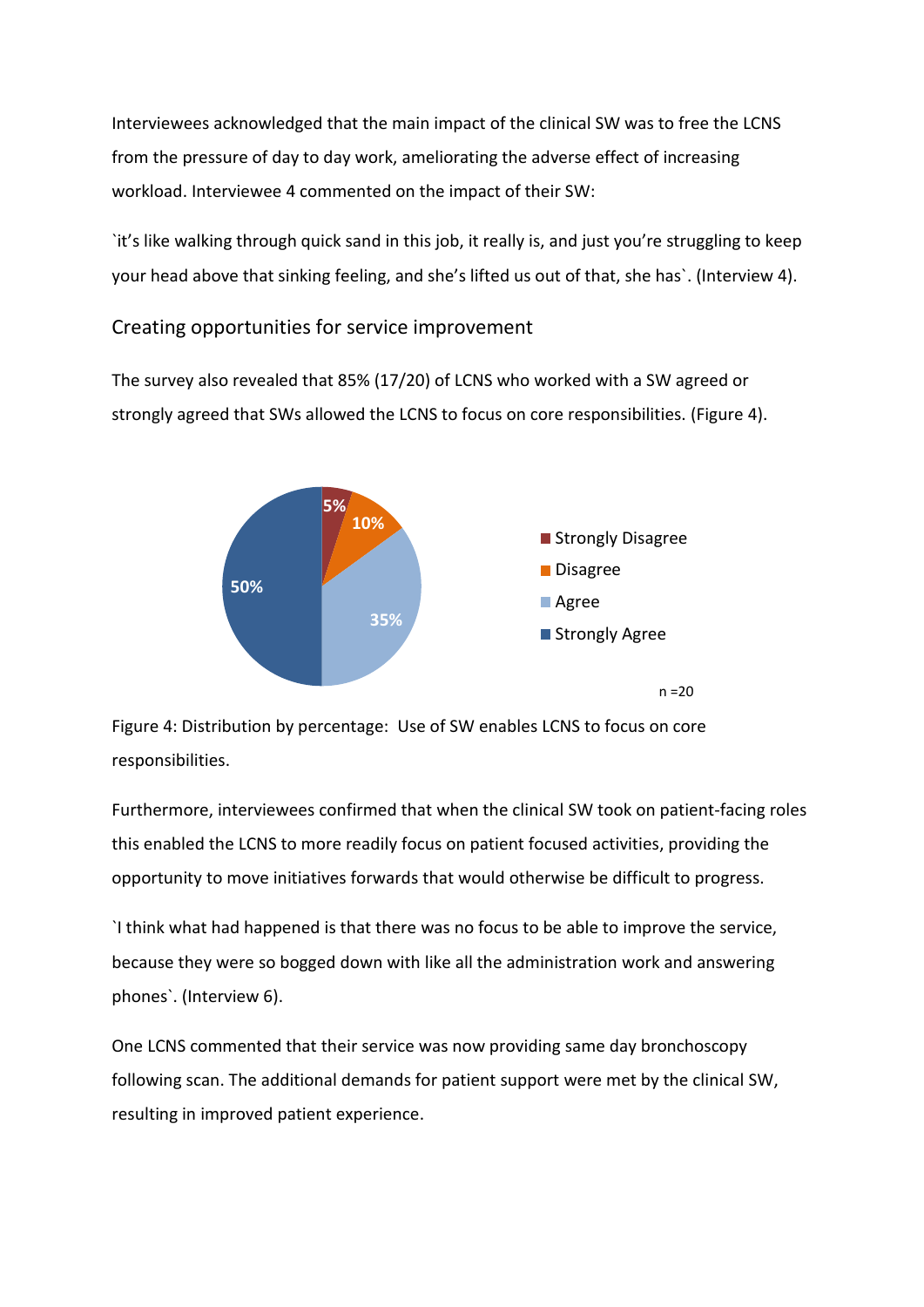`The bigger picture is it has improved the pathway and it's a better quality service for the patient, which is the most important thing at the end of the day`. (Interview 5).

Other initiatives included the development of a fast-tracking service for pulmonary nodules. Increased referrals for scanning meant there was a larger cohort of patients requiring information and support; support that could be facilitated only with the assistance of the clinical SW working alongside medical staff. The provision of a new pleural service for the drainage of pleural effusions, overseen by the LCNS, was also incumbent on the availability of the clinical SW to offer patient support.

Additionally, undertaking holistic care needs assessment was problematic as documentation was lengthy and required monitoring. Time constrains had diminished its use. With the aid of the clinical SW, re-establishing this approach became feasible. Similarly, reinstating nurse-led health and wellbeing clinics relied on the assistance of a SW. Further service improvements included the development and production of detailed information packs for patients at diagnosis.

Importantly, undertaking post-surgical follow-up was also identified as an exceptionally difficult area of practice due to the complexity of each patient's journey; patient contact needed to be timely and individually structured.

`We've not been able to do our surgical follow-up without her really because we wouldn't have time; she works out the dates that we need to ring patients'. (Interview 6)

The clinical SW played a central role in providing information to LCNSs regarding the dates of surgery and discharge, organising a schedule for the LCNS to contact patients in the critical post-surgical period.

### **Discussion**

Although the role of the LCNS is pivotal to the quality of care throughout the pathway, increasing administration and caseload act as barriers. Some LCNSs feel that work is being left undone (Leary et al 2014). The work left undone relates to essential safety and quality components of care, including pro-active case management, calling and seeing patients at set times, undertaking holistic needs assessment and attending to psychological support.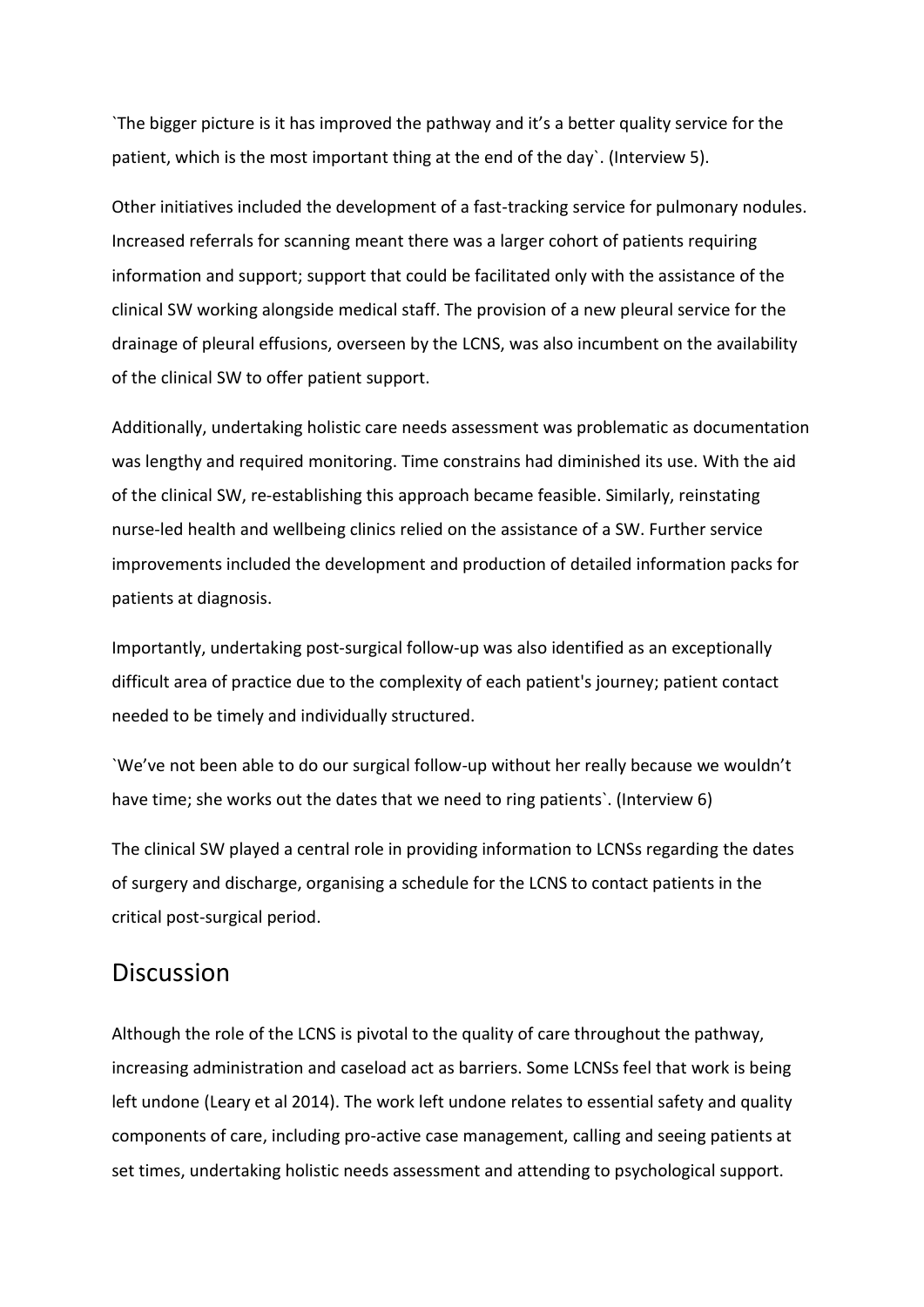This study provides new evidence, demonstrating that SWs can play an important role in workload management. Offering administrative support frees the LCNS from routine duties. Tasks undertaken by SWs could include the construction and management of patient-data to facilitate patient tracking to provide the LCNS with the information needed for timely patient contact. Patients who have contact with a LCNS are more likely to receive treatment, with potentially negative impact on treatment uptake if contact is limited (Leary et al 2014). Effective tracking may also help to streamline the service and facilitate additional support by the LCNS following treatment when it is often problematic and the need for symptom control may be under-estimated, improving the experiences of patients (UKLCC 2012, Huhmann and Camporeale 2012, Maher 2013).

The experiences of interviewees suggest that these benefits are extended when a clinical SW role is constructed to match a particular service. The delegation of some patient facing responsibilities enables the LCNS to address individual preferences more readily and develop new services within the pathway (DH et al 2010; Maher 2013). Holistic needs assessment, a greater focus on health and wellbeing clinics after treatment and personalised care planning are emphasised by the NCSI (DH et al 2010). These initiatives are dependent on the availability of the LCNS.

Identifying core responsibilities for clinical SWs can provide a more cohesive career trajectory. When structuring new posts, traditional roles can be redefined to free funds, offsetting financial constrains. This may be challenging. However salary scales should have some consistency to justify and accord with the SW's clinical responsibilities. Given the emotive nature of the work, effective communication skills are imperative. To deal with patient enquiries the clinical SW must understand the complexities of the cancer pathway, the range of problems patients encounter and spheres of responsibility within the MDT. The triage and referral of enquiries demands some degree of clinical discretion and job descriptions should be structured around core roles, to ensure minimum standards, for example as described within the Macmillan Cancer Care Coordinator role (Macmillan Cancer Support 2011b). In-service training should be competency-led and shared by the MDT to avoid overburdening the LCNS. An important message is that the job evolves over time; flexibility permits responsiveness to local needs and enables the clinical SW to gain those skills that best support a particular cancer pathway.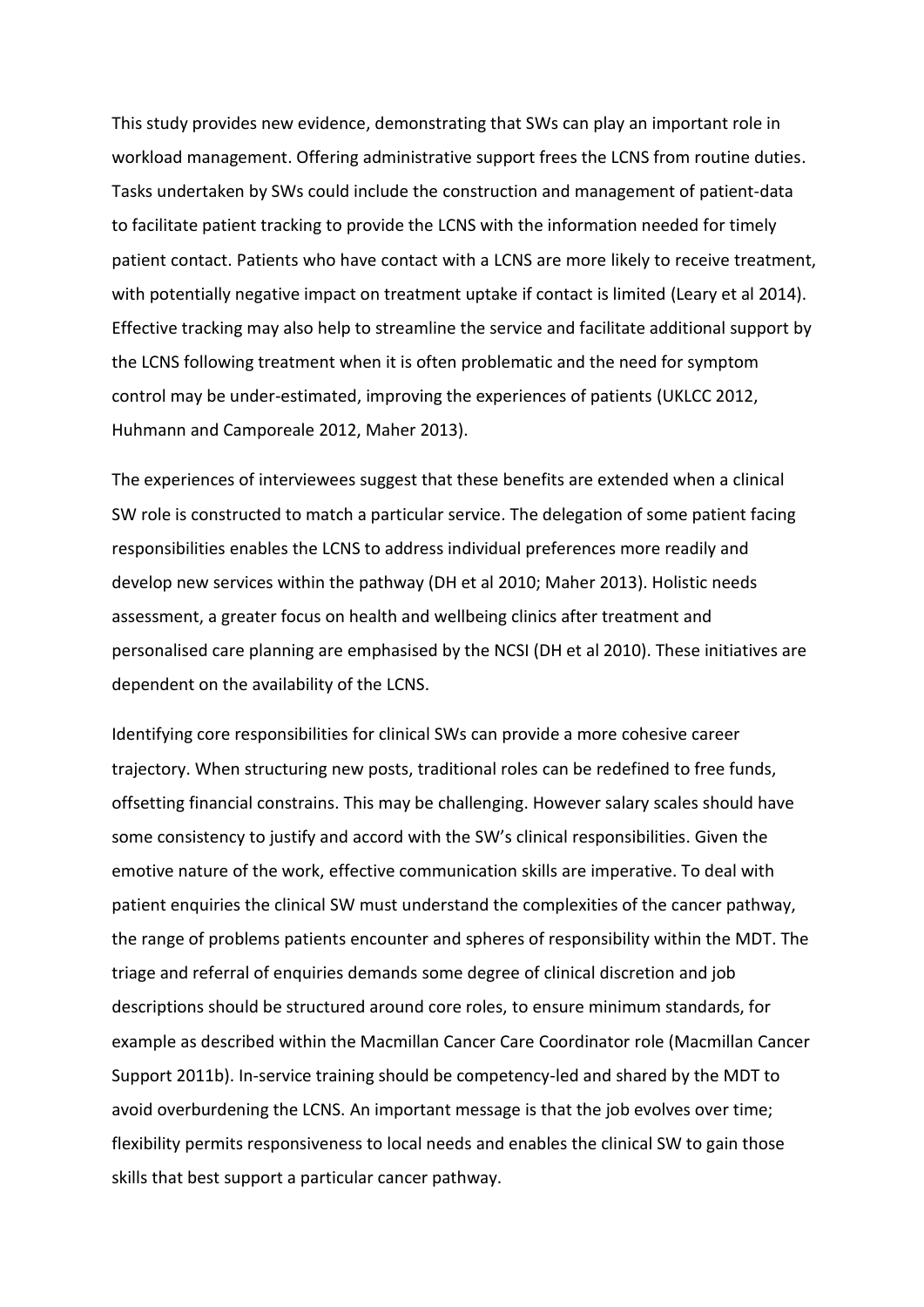Access to the LCNS is recognised as an essential standard for all patients with lung cancer and use of a SW may be one means of making this more achievable (NICE 2012; UKLCC 2012; RCLCF /NLCFN 2013).This study illustrates how a clinical SW can provide additional opportunity for the skills of the LCNS to be more effectively deployed. Delegation of some patient-facing tasks may allow the LCNS to focus on the development as well as the delivery of services, creating the opportunity for service improvement initiatives that would otherwise not be possible. Increased patient contact by the LCNS throughout the pathway can impact positively on patient experience and may help to address unmet needs, ameliorate feelings of work left undone and facilitate more individually structured care and sustained psychological support.

# Strengths and Limitations

This study provides the first evidence mapping the emergence and impact of SW roles working alongside LCNS. The study is limited to a UK and lung cancer context but could form the basis of wider study in other cancers and geographical areas. Response rates were low, but standard for an electronic survey of this type. It is possible that non-responders thought they did not need to return the survey if they did not have a support role. Triangulation using qualitative data adds rigour, providing useful insight into the role of the SW and its impact on LCNSs and services.

# Conclusion

This study presents first evidence on how the SW role is being implemented in the care of patients with lung cancer in the UK. Implementation should be competency led, align with recommended standards and training structured around specific care pathways. Appropriate delegation can free the LCNS to enable a more effective use of their skills, improving patient experience. The findings may therefore have significance for CNS's working in other areas of practice. Further research exploring SW roles and their impact should be undertaken to guide further development and provide insight into those roles that are the most cost effective and clinically helpful.

# References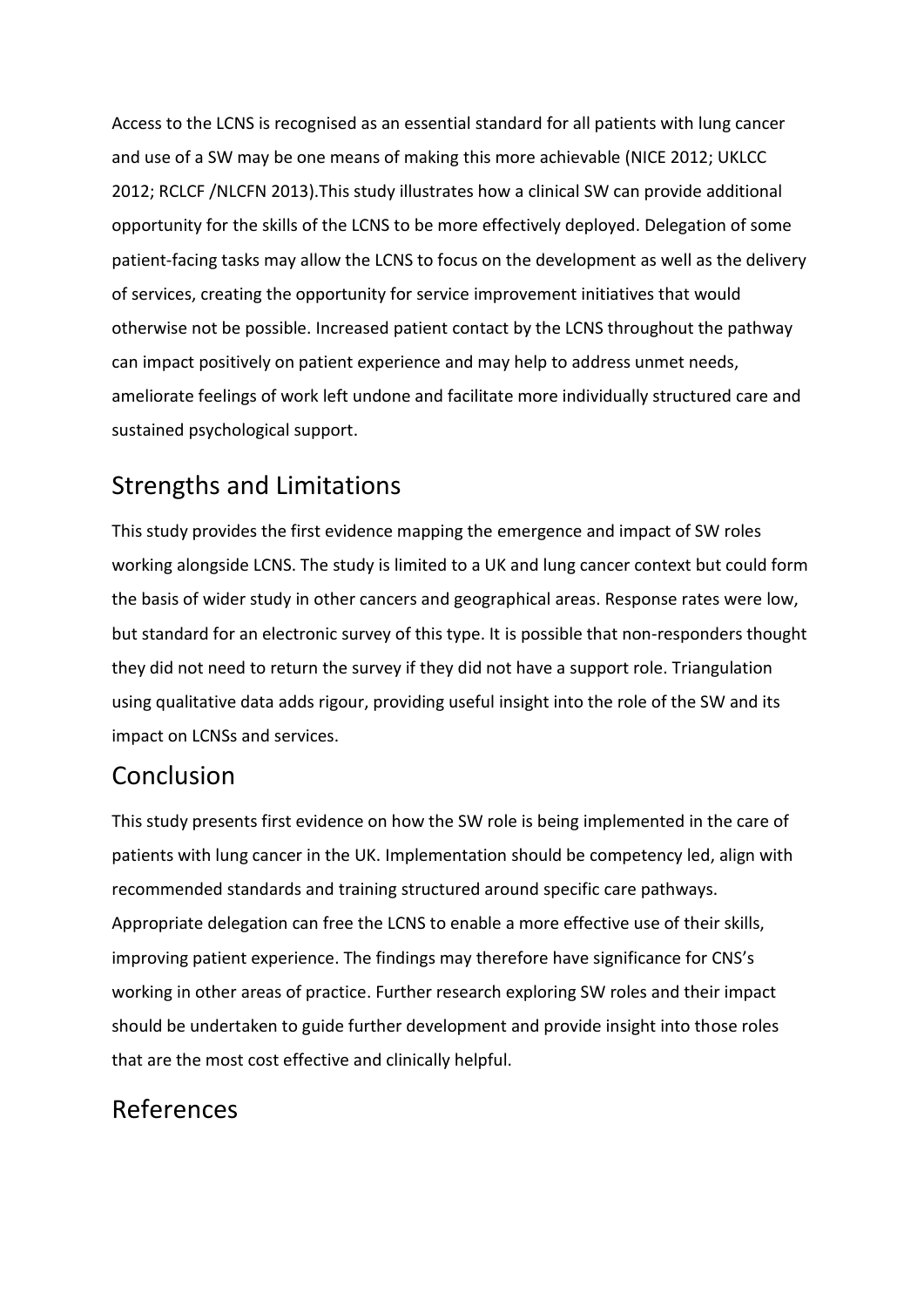Cancer Research UK. Cancer incidence statistics. (2014).

<http://www.cancerresearchuk.org/cancer-info/cancerstats/incidence/> (accessed August 2014).

Cancer Research UK (2013). Statistics and outlook for lung cancer. [http://www.cancerresearchuk.org/cancer-info/cancerandresearch/progress/impact-on](https://exchange.shu.ac.uk/owa/redir.aspx?C=WQ1H92kXeEWjsQhtAq0mVYHWpvsfVdAIfKM9lTVQ3CfcUvBREt4F4Z53nFHHRgVXTcv0yy93-28.&URL=http%3a%2f%2fwww.cancerresearchuk.org%2fcancer-info%2fcancerandresearch%2fprogress%2fimpact-on-cancer-types%2fLung-cancer%2f)[cancer-types/Lung-cancer/](https://exchange.shu.ac.uk/owa/redir.aspx?C=WQ1H92kXeEWjsQhtAq0mVYHWpvsfVdAIfKM9lTVQ3CfcUvBREt4F4Z53nFHHRgVXTcv0yy93-28.&URL=http%3a%2f%2fwww.cancerresearchuk.org%2fcancer-info%2fcancerandresearch%2fprogress%2fimpact-on-cancer-types%2fLung-cancer%2f) (accessed April 2014).

Department of Health, Macmillan Cancer Support and NHS Improvement. (2010). *National Cancer Survivorship Initiative Vision*. [http://www.ncsi.org.uk/wp-content/uploads/NCSI-](http://www.ncsi.org.uk/wp-content/uploads/NCSI-Vision-Document.pdf)[Vision-Document.pdf](http://www.ncsi.org.uk/wp-content/uploads/NCSI-Vision-Document.pdf) .London. (accessed June 2014).

Department of Health. (2008). *Towards a framework for post-registration nursing careers: a national consultation.* DH, London.

Edwards P, Cooper R, Wentz R, et al (2008). *Methods to influence the completeness of response to self-administered questionnaires.* Cochrane Database of Systematic Reviews. (Protocol).<http://onlinelibrary.wiley.com/doi/10.1002/14651858.MR000015.pub2/pdf> (accessed April 2014).

Frontier Economics Report. (2010). *One to one support for cancer patients.*

[https://www.gov.uk/government/uploads/system/uploads/attachment\\_data/file/216683/d](https://www.gov.uk/government/uploads/system/uploads/attachment_data/file/216683/dh_122521.pdf) h 122521.pdf .London. (accessed November 2014).

Huhmann M, Camporeale J. (2012). Supportive care in lung cancer: Clinical update. *Seminars in Oncology Nursing,* May, 28, 2, 1-10.

Leary A, White J, Yarnell L. (2014). The work left undone. Understanding the challenge of providing holistic lung cancer nursing care in the UK. *European Journal of Oncology Nursing,* 18, 23-28.

Leary A, Bell N, Darlison L, et al. (2008). An analysis of lung cancer clinical nurse specialist workload and value. *Cancer Nursing Practice*, 7, 10, 29-33.

Macmillan Cancer Support. Macmillan Update (2011a*). Cancer Workforce Development Strategy (2010-15).*